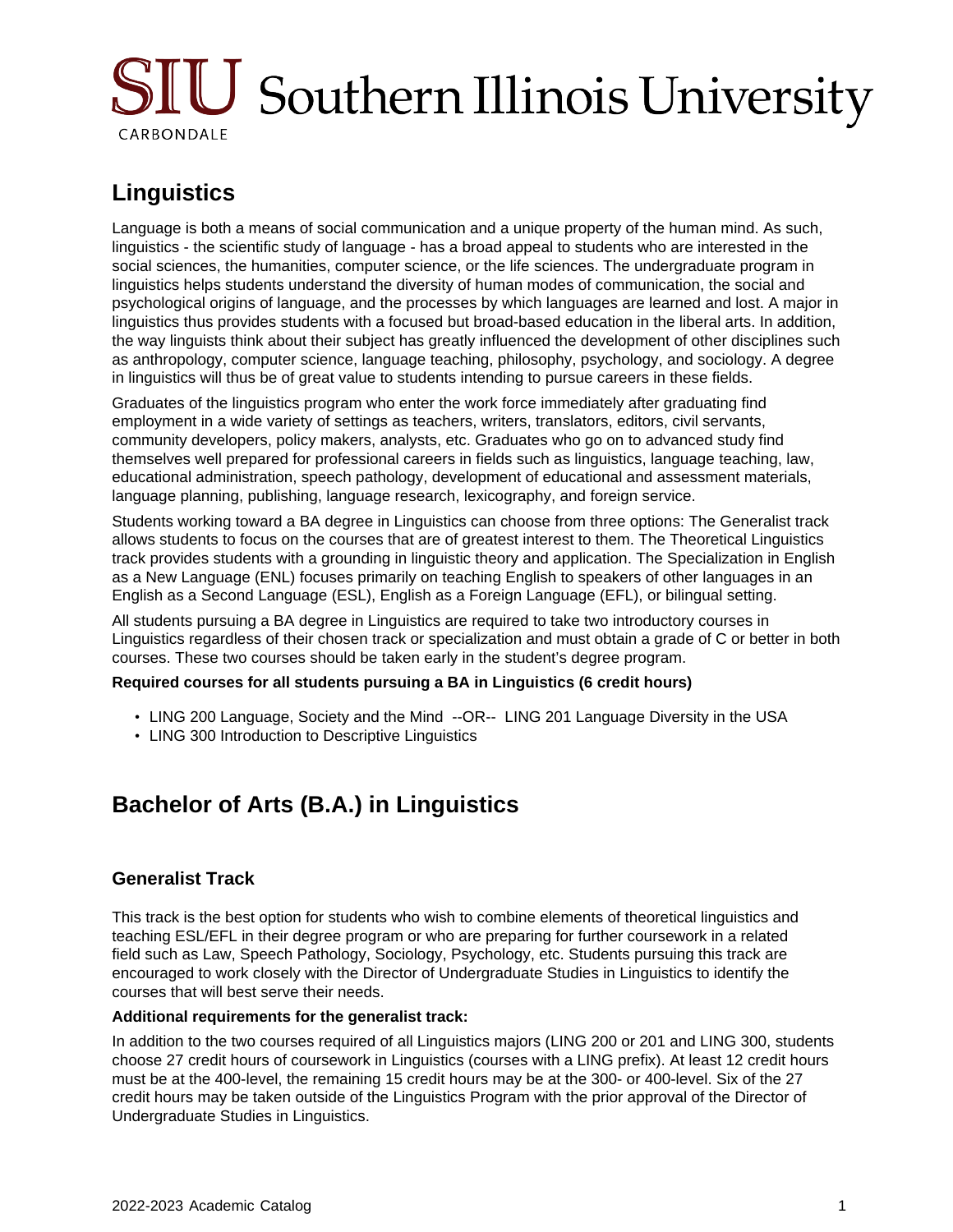## **B.A. Linguistics - Generalist Track Degree Requirements**

| <b>Degree Requirements</b>                                                                                                                                                                                                                                        | <b>Credit Hours</b> |
|-------------------------------------------------------------------------------------------------------------------------------------------------------------------------------------------------------------------------------------------------------------------|---------------------|
| University Core Curriculum Requirements                                                                                                                                                                                                                           | 39                  |
| College of Liberal Arts Academic Requirements (includes one year of a language)                                                                                                                                                                                   | 18                  |
| Requirements for Major in Linguistics                                                                                                                                                                                                                             | 33                  |
| Core courses: LING 200 or LING 201, LING 300 each with<br>a grade of C or better                                                                                                                                                                                  | 6                   |
| Electives: 27 credit hours, 12 of which must be at the 400<br>level. The remainder may be at the 300 or 400 level. Six<br>of the 27 credit hours may be taken outside of Linguistics<br>with approval of the Director of Undergraduate Studies in<br>Linguistics. | 27                  |
| University Electives                                                                                                                                                                                                                                              | 30                  |
| Total                                                                                                                                                                                                                                                             | 120                 |

## **Theoretical Track**

This track is the best option for those students who wish to move on to graduate work in Linguistics. The focus in this track is on providing a solid theoretical foundation in several subfields within Linguistics that will serve as the base for more advanced work at the graduate level.

Because the study of theoretical linguistics involves analysis of languages other than one's native language, the theoretical linguistics track requires either one year of an uncommon or non-Western language or two years of any other foreign language. One year of an uncommon or non-Western language also satisfies the foreign language requirement of the College of Liberal Arts. Students who choose to study a common, Western language satisfy the College of Liberal Arts requirement by taking the first year of that language and satisfy the Theoretical Linguistics language requirement by taking a second year of that language.

In addition to the two courses required of all BA Linguistics majors (LING 200 or 201 and LING 300), students pursuing the Theoretical Linguistics track must also take the following courses:

#### **Core Subfields (6 credit hours with a grade of C or better):**

- LING 405 Introduction to Phonological Theories
- LING 408 Introduction to Syntactic Theory

#### **Theoretical Breadth (12 credit hours):**

The Theoretical Linguistics track expects students to concentrate their coursework in areas that cover the most common sub-specializations pursued at the graduate level. To that end, students in this track choose four courses from the list of theoretically-oriented courses below with at least two of those courses coming from the sub-specializations list.

Sub-specializations (6 credit hours):

- LING 400 Introduction to Formal Semantics
- LING 402 Phonetics
- LING 406 Introduction to Historical Linguistics
- LING 415 Sociolinguistics
- LING 420 Introduction to Morphology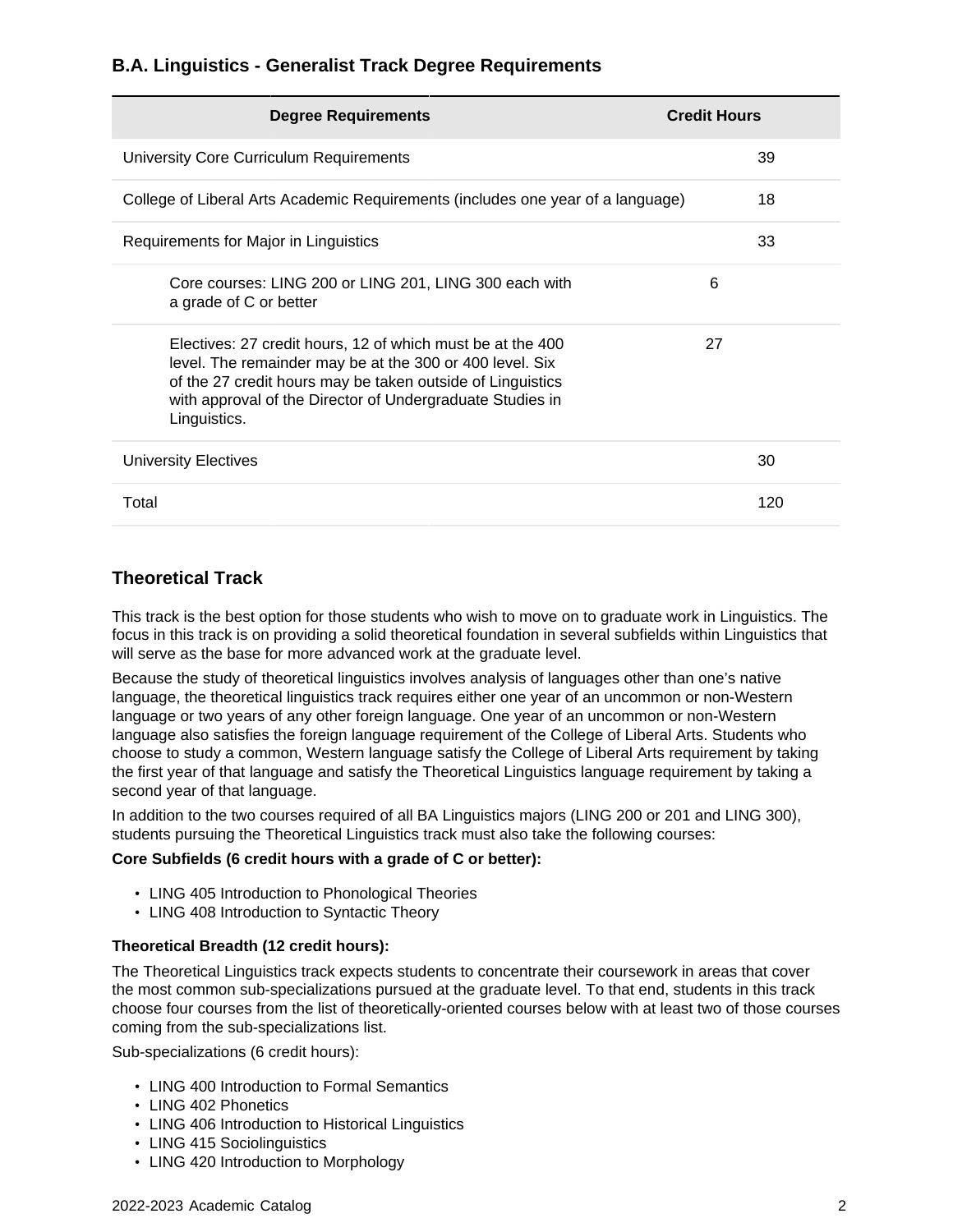The remaining courses in the Theoretical Breadth category can come either from additional subspecialization courses (above) or from other theoretically-oriented courses (below).

Additional Theoretical Breadth courses (6 credit hours):

- LING 302 Invented Languages
- LING 320i Language, Gender, Power
- LING 328 Language and Law
- LING 404 American Dialects
- LING 410 Philosophy of Language
- LING 412 The Linguistic Structure of Japanese
- LING 416 Spanish in the USA
- LING 417 Language Contact
- LING 426 Gender, Culture & Language
- LING 430 Grammatical Structures
- LING 440 Topics in Linguistics (where appropriate)
- LING 445 Psycholinguistics
- LING 450 Language Families
- LING 452 Introduction to Linguistic Field Methods

#### **Electives (9 credit hours):**

The remaining 9 credit hours (3 courses) are chosen from any of the 300- or 400-level courses offered with a LING prefix. Up to six credit hours may be drawn from other programs with the prior approval of the Director of Undergraduate Studies in Linguistics.

Students who are interested in entering the **Accelerated MA Program in Linguistics** are encouraged to work with the Undergraduate and Graduate Advisors in Linguistics in planning their program of study. The Theoretical Linguistics track automatically provides the required coursework for entry into this Program, which reduces the required MA Linguistics coursework to 27 credit hours. Students working toward their BA degree on the Generalist track can also choose appropriate coursework for entry into this Program under the guidance of the Director of Undergraduate Studies in Linguistics.

| <b>Degree Requirements</b>                                                                                                                                                                                                                                   | <b>Credit Hours</b> |
|--------------------------------------------------------------------------------------------------------------------------------------------------------------------------------------------------------------------------------------------------------------|---------------------|
| University Core Curriculum                                                                                                                                                                                                                                   | 39                  |
| College of Liberal Arts Academic Requirements (includes one year of a language)                                                                                                                                                                              | 18                  |
| Requirements for Major in Linguistics                                                                                                                                                                                                                        | 33-39               |
| Core Courses: LING 200 or LING 201, LING 300, LING<br>405, and LING 408 each with a grade of C or better.                                                                                                                                                    | 12                  |
| Theoretical Breadth: At least two of LING 400, LING 402,<br>LING 406, LING 415 and LING 420 plus two additional<br>Theoretical Breadth courses listed above.                                                                                                 | 12                  |
| Electives: 9 credit hours, chosen from any of the 300- or<br>400-level courses offered with a LING prefix. Six of the<br>9 credit hours may be taken outside of Linguistics with<br>the approval of the Director of Undergraduate Studies in<br>Linguistics. | 9                   |

## **B.A. Linguistics - Theoretical Track Degree Requirements**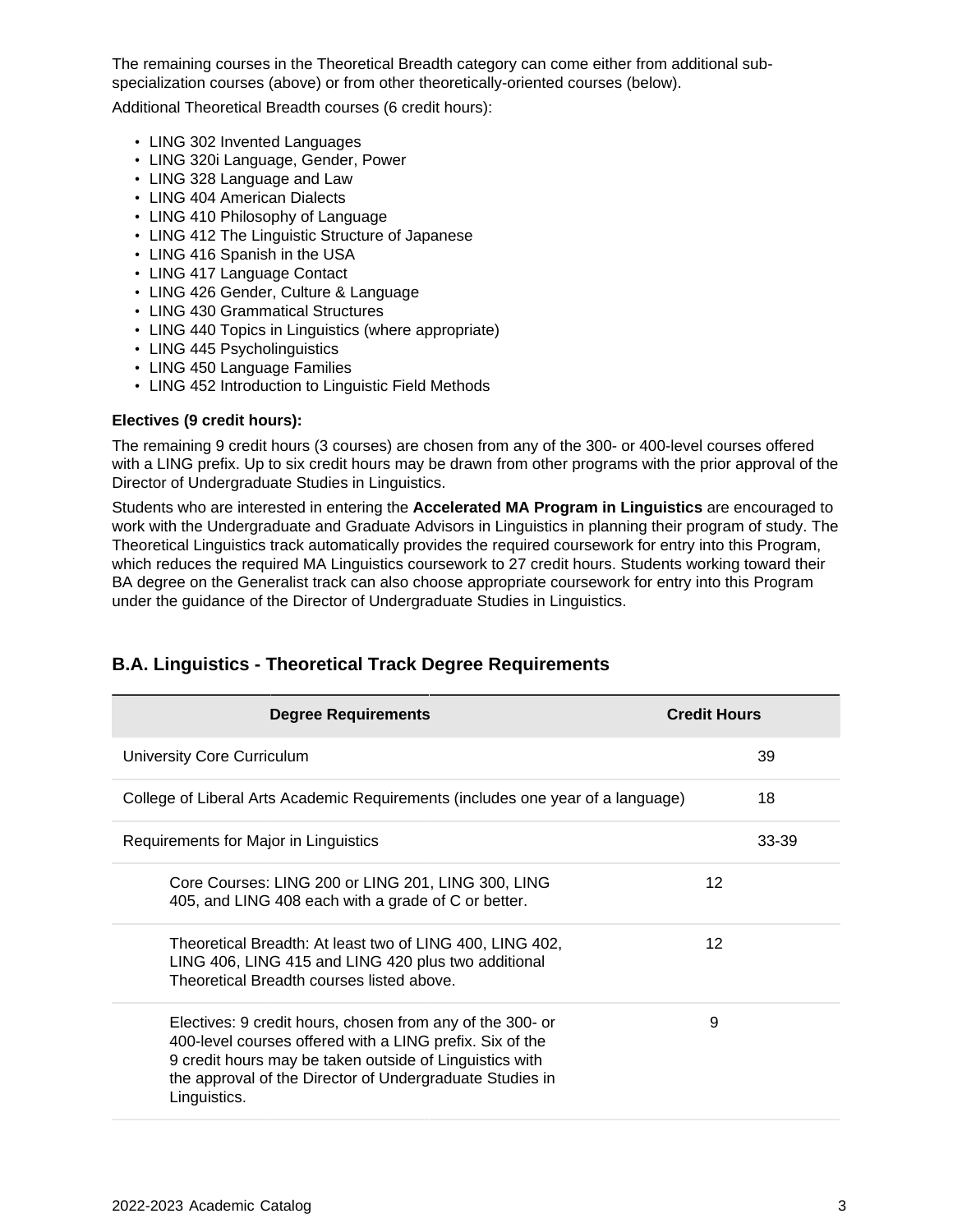| <b>Degree Requirements</b>                                                         | <b>Credit Hours</b> |
|------------------------------------------------------------------------------------|---------------------|
| Foreign Language Requirement (if chosen language is a<br>common, Western language) | $(0-6)$             |
| University Electives                                                               | 24-30               |
| Total                                                                              | 120                 |

# **English as a New Language (ENL) Specialization**

The Specialization in ENL is the best option for students who wish to work in the field of ESL education after graduation or continue with graduate-level work in ESL or TESOL. This Specialization provides coursework in the structure of the English language and pedagogical methods appropriate for teaching English to speakers of other languages, both adults and children, in ESL, EFL, and bilingual settings.

In addition to the two courses required of all BA Linguistics majors (LING 200 or 201 and LING 300), students pursuing the Specialization in ENL must also take the following courses:

#### **Core Courses (6 credit hours with a grade of C or better):**

- LING 407 Theory, Methods, and Materials of TESOL
- LING 472 Assessment of ESL and Bilingual Students

#### **Teaching Specialization (12 credit hours):**

The ENL Specialization requires that students focus most of their coursework in areas that directly relate to the teaching of English. Students in this Specialization choose four courses from the categories listed below with at least one course focused on Language Skills.

Language Skills (3 credit hours):

- LING 431 Teaching Writing and Grammar in a Second Language
- LING 485 Teaching Listening and Speaking in a Second Language
- LING 487 Teaching Reading and Vocabulary in a Second Language

The remaining courses in the Teaching Specialization category can come either from additional Language Skills (above) or from other TESOL Focus courses (below).

TESOL Focus (9 credit hours):

- LING 341 Introduction to Intercultural Communication
- LING 415 Sociolinguistics
- LING 440 Topics in Linguistics (where appropriate)
- LING 442 Language Planning
- LING 443 Bilingualism
- LING 444 Second Language Acquisition
- LING 454 Observation and Practice in TESOL
- LING 470 Theoretical Foundations of Teaching ESL and Bilingual Students
- LING 471 Bilingual Education Methods and Materials
- LING 473 Introduction to Computer-Assisted Language Learning
- LING 482 Course Design for TESOL
- LING 490A TESOL K-12 Internship
- LING 490B TESOL International Internship

#### **Electives (9 credit hours):**

The remaining 9 credit hours (3 courses) are chosen from any of the 300- or 400-level courses offered with a LING prefix. Up to six credit hours may be drawn from other programs with the prior approval of the Director of Undergraduate Studies in Linguistics.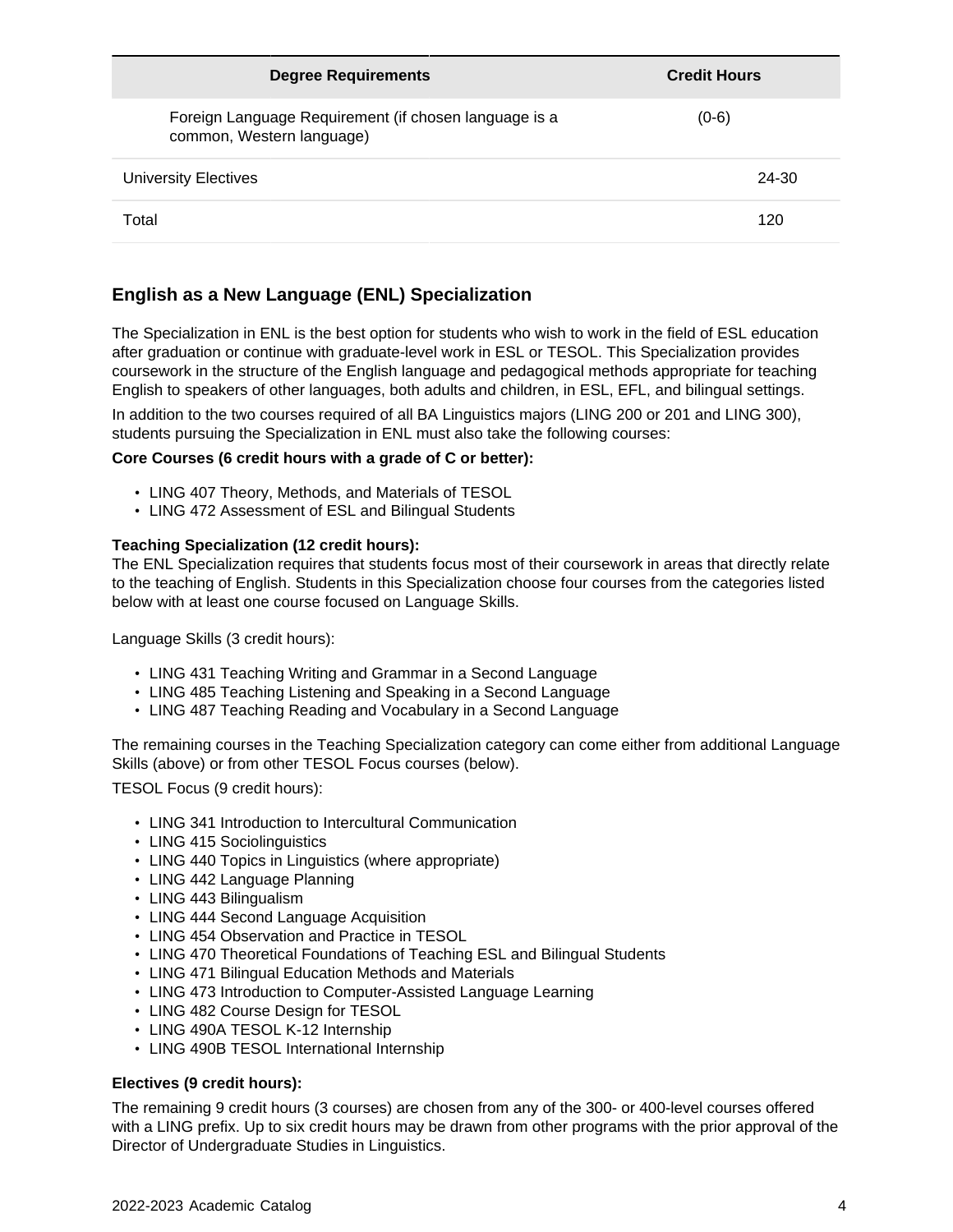Students who are interested in obtaining an **ESL Endorsement to a Professional Educator License** should speak with the Linguistics K-12 Advisor for a specific list of courses that will satisfy this endorsement. The ESL Endorsement coursework can be completed while working toward the ENL Specialization or on the Generalist track with the guidance of the Linguistics K-12 Advisor.

# **B.A. Linguistics - English as a New Language (ENL) Specialization Degree Requirements**

| <b>Degree Requirements</b>                                                                                                                                                                                                                                   | <b>Credit Hours</b> |
|--------------------------------------------------------------------------------------------------------------------------------------------------------------------------------------------------------------------------------------------------------------|---------------------|
| University Core Curriculum Requirements                                                                                                                                                                                                                      | 39                  |
| College of Liberal Arts Academic Requirements (includes one year of a language)                                                                                                                                                                              | 18                  |
| Requirements for Major in Linguistics, ESL/Bilingual Education/ENL                                                                                                                                                                                           | 33                  |
| Core Courses: LING 200 or LING 201, LING 300, LING<br>407, and LING 472, each with a grade of C or better.                                                                                                                                                   | 12                  |
| Teaching Specialization: At least one of LING 431,<br>LING 485, and LING 487 plus three additional Teaching<br>Specialization courses listed above.                                                                                                          | 12                  |
| Electives: 9 credit hours, chosen from any of the 300- or<br>400-level courses offered with a LING prefix. Six of the<br>9 credit hours may be taken outside of Linguistics with<br>the approval of the Director of Undergraduate Studies in<br>Linguistics. | 9                   |
| <b>University Electives</b>                                                                                                                                                                                                                                  | 30                  |
| Total                                                                                                                                                                                                                                                        | 120                 |

# **Linguistics Minor**

The Minor in Linguistics requires 18 credit hours of study and draws upon core courses in Linguistics. It introduces students to the scientific study of language and to aspects of linguistic structure and language use. A Minor in Linguistics may be of interest to students majoring in a variety of fields including but not limited to Anthropology, Communication Disorders and Sciences, Communication Studies, Computer Science, Education, English, Languages and Literatures, Mathematics, Philosophy, Psychology, and Sociology.

Course requirements for the Minor in Linguistics are LING 200 or LING 201 and LING 300, plus at least four additional LING courses (12 credit hours) including at least two LING courses (6 credit hours) at the 400-level. The remaining two courses (6 credit hours) may be at the 300- or 400-level.

Last updated: 02/08/2022

**Southern Illinois University** Carbondale, IL 62901 Phone: (618) 453-2121

**Catalog Year Statement:**